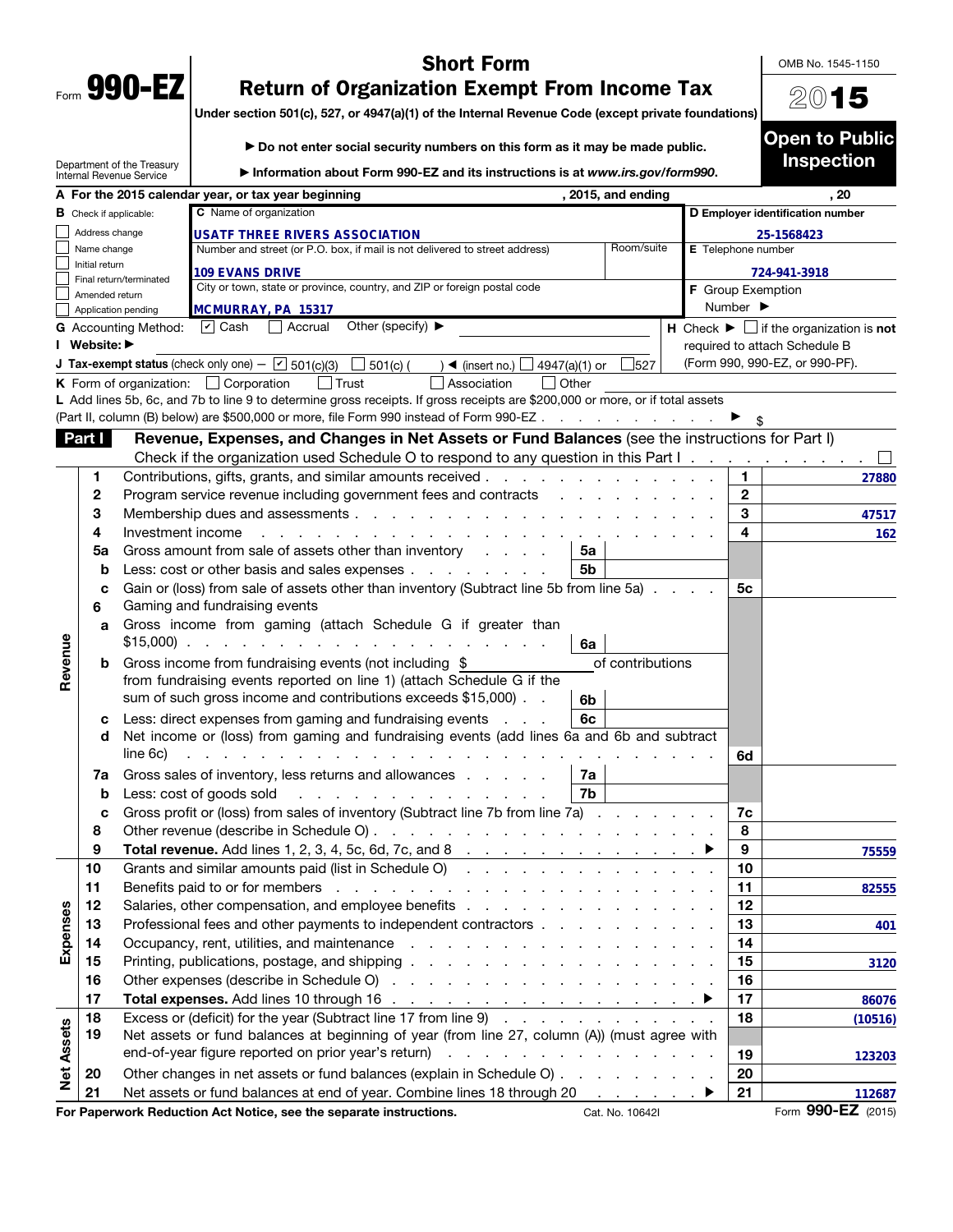|                | Form 990-EZ (2015)                                                                                                                                                                                                   |                                                                                     |                                       |                                                                         |            | Page 2                                                 |
|----------------|----------------------------------------------------------------------------------------------------------------------------------------------------------------------------------------------------------------------|-------------------------------------------------------------------------------------|---------------------------------------|-------------------------------------------------------------------------|------------|--------------------------------------------------------|
|                | <b>Balance Sheets</b> (see the instructions for Part II)<br>Part II                                                                                                                                                  |                                                                                     |                                       |                                                                         |            |                                                        |
|                | Check if the organization used Schedule O to respond to any question in this Part II                                                                                                                                 |                                                                                     |                                       |                                                                         |            |                                                        |
|                |                                                                                                                                                                                                                      |                                                                                     |                                       | (A) Beginning of year                                                   |            | (B) End of year                                        |
| 22             | Cash, savings, and investments                                                                                                                                                                                       |                                                                                     |                                       | 123203 22                                                               |            | 112687                                                 |
| 23             | Land and buildings                                                                                                                                                                                                   |                                                                                     |                                       |                                                                         | 23         |                                                        |
| 24             | Other assets (describe in Schedule O)                                                                                                                                                                                |                                                                                     |                                       |                                                                         | 24         |                                                        |
| 25             | Total assets                                                                                                                                                                                                         |                                                                                     |                                       | 123203 25                                                               |            | 112687                                                 |
| 26             | Total liabilities (describe in Schedule O)                                                                                                                                                                           |                                                                                     |                                       |                                                                         | 26         |                                                        |
| 27             | Net assets or fund balances (line 27 of column (B) must agree with line 21)                                                                                                                                          |                                                                                     | $\sim 100$ km s $^{-1}$               | 123203 27                                                               |            | 112687                                                 |
| Part III       | Statement of Program Service Accomplishments (see the instructions for Part III)                                                                                                                                     |                                                                                     |                                       |                                                                         |            |                                                        |
|                | Check if the organization used Schedule O to respond to any question in this Part III                                                                                                                                |                                                                                     |                                       | . . L                                                                   |            | <b>Expenses</b>                                        |
|                | What is the organization's primary exempt purpose?                                                                                                                                                                   |                                                                                     |                                       |                                                                         |            | (Required for section                                  |
|                |                                                                                                                                                                                                                      |                                                                                     |                                       |                                                                         |            | 501(c)(3) and 501(c)(4)<br>organizations; optional for |
|                | Describe the organization's program service accomplishments for each of its three largest program services,<br>as measured by expenses. In a clear and concise manner, describe the services provided, the number of |                                                                                     |                                       |                                                                         |            | others.)                                               |
|                | persons benefited, and other relevant information for each program title.                                                                                                                                            |                                                                                     |                                       |                                                                         |            |                                                        |
| 28             |                                                                                                                                                                                                                      |                                                                                     |                                       |                                                                         |            |                                                        |
|                |                                                                                                                                                                                                                      |                                                                                     |                                       |                                                                         |            |                                                        |
|                |                                                                                                                                                                                                                      |                                                                                     |                                       |                                                                         |            |                                                        |
|                | (Grants \$                                                                                                                                                                                                           | ) If this amount includes foreign grants, check here $\ldots$ $\blacktriangleright$ |                                       |                                                                         | <b>28a</b> |                                                        |
| 29             |                                                                                                                                                                                                                      |                                                                                     |                                       |                                                                         |            |                                                        |
|                |                                                                                                                                                                                                                      |                                                                                     |                                       |                                                                         |            |                                                        |
|                |                                                                                                                                                                                                                      |                                                                                     |                                       |                                                                         |            |                                                        |
|                | (Grants \$                                                                                                                                                                                                           | ) If this amount includes foreign grants, check here                                |                                       |                                                                         | <b>29a</b> |                                                        |
| 30             |                                                                                                                                                                                                                      |                                                                                     |                                       |                                                                         |            |                                                        |
|                |                                                                                                                                                                                                                      |                                                                                     |                                       |                                                                         |            |                                                        |
|                |                                                                                                                                                                                                                      |                                                                                     |                                       |                                                                         |            |                                                        |
|                | (Grants $$$                                                                                                                                                                                                          | ) If this amount includes foreign grants, check here                                |                                       |                                                                         | 30a        |                                                        |
|                |                                                                                                                                                                                                                      |                                                                                     |                                       |                                                                         |            |                                                        |
|                | (Grants \$                                                                                                                                                                                                           | ) If this amount includes foreign grants, check here                                |                                       |                                                                         | 31a        |                                                        |
|                | 32 Total program service expenses (add lines 28a through 31a)                                                                                                                                                        |                                                                                     |                                       |                                                                         | 32         |                                                        |
| <b>Part IV</b> | List of Officers, Directors, Trustees, and Key Employees (list each one even if not compensated—see the instructions for Part IV)                                                                                    |                                                                                     |                                       |                                                                         |            |                                                        |
|                | Check if the organization used Schedule O to respond to any question in this Part IV                                                                                                                                 |                                                                                     |                                       |                                                                         |            | the company of the company of                          |
|                |                                                                                                                                                                                                                      | (b) Average                                                                         | (c) Reportable                        | (d) Health benefits,                                                    |            |                                                        |
|                | (a) Name and title                                                                                                                                                                                                   | hours per week                                                                      | compensation<br>(Forms W-2/1099-MISC) | contributions to employee (e) Estimated amount of<br>benefit plans, and |            | other compensation                                     |
|                |                                                                                                                                                                                                                      | devoted to position                                                                 | (if not paid, enter -0-)              | deferred compensation                                                   |            |                                                        |
|                |                                                                                                                                                                                                                      |                                                                                     |                                       |                                                                         |            |                                                        |
|                |                                                                                                                                                                                                                      |                                                                                     |                                       |                                                                         |            |                                                        |
|                |                                                                                                                                                                                                                      |                                                                                     |                                       |                                                                         |            |                                                        |
|                |                                                                                                                                                                                                                      |                                                                                     |                                       |                                                                         |            |                                                        |
|                |                                                                                                                                                                                                                      |                                                                                     |                                       |                                                                         |            |                                                        |
|                |                                                                                                                                                                                                                      |                                                                                     |                                       |                                                                         |            |                                                        |
|                |                                                                                                                                                                                                                      |                                                                                     |                                       |                                                                         |            |                                                        |
|                |                                                                                                                                                                                                                      |                                                                                     |                                       |                                                                         |            |                                                        |
|                |                                                                                                                                                                                                                      |                                                                                     |                                       |                                                                         |            |                                                        |
|                |                                                                                                                                                                                                                      |                                                                                     |                                       |                                                                         |            |                                                        |
|                |                                                                                                                                                                                                                      |                                                                                     |                                       |                                                                         |            |                                                        |
|                |                                                                                                                                                                                                                      |                                                                                     |                                       |                                                                         |            |                                                        |
|                |                                                                                                                                                                                                                      |                                                                                     |                                       |                                                                         |            |                                                        |
|                |                                                                                                                                                                                                                      |                                                                                     |                                       |                                                                         |            |                                                        |
|                |                                                                                                                                                                                                                      |                                                                                     |                                       |                                                                         |            |                                                        |
|                |                                                                                                                                                                                                                      |                                                                                     |                                       |                                                                         |            |                                                        |
|                |                                                                                                                                                                                                                      |                                                                                     |                                       |                                                                         |            |                                                        |
|                |                                                                                                                                                                                                                      |                                                                                     |                                       |                                                                         |            |                                                        |
|                |                                                                                                                                                                                                                      |                                                                                     |                                       |                                                                         |            |                                                        |
|                |                                                                                                                                                                                                                      |                                                                                     |                                       |                                                                         |            |                                                        |
|                |                                                                                                                                                                                                                      |                                                                                     |                                       |                                                                         |            |                                                        |
|                |                                                                                                                                                                                                                      |                                                                                     |                                       |                                                                         |            |                                                        |
|                |                                                                                                                                                                                                                      |                                                                                     |                                       |                                                                         |            |                                                        |
|                |                                                                                                                                                                                                                      |                                                                                     |                                       |                                                                         |            |                                                        |
|                |                                                                                                                                                                                                                      |                                                                                     |                                       |                                                                         |            |                                                        |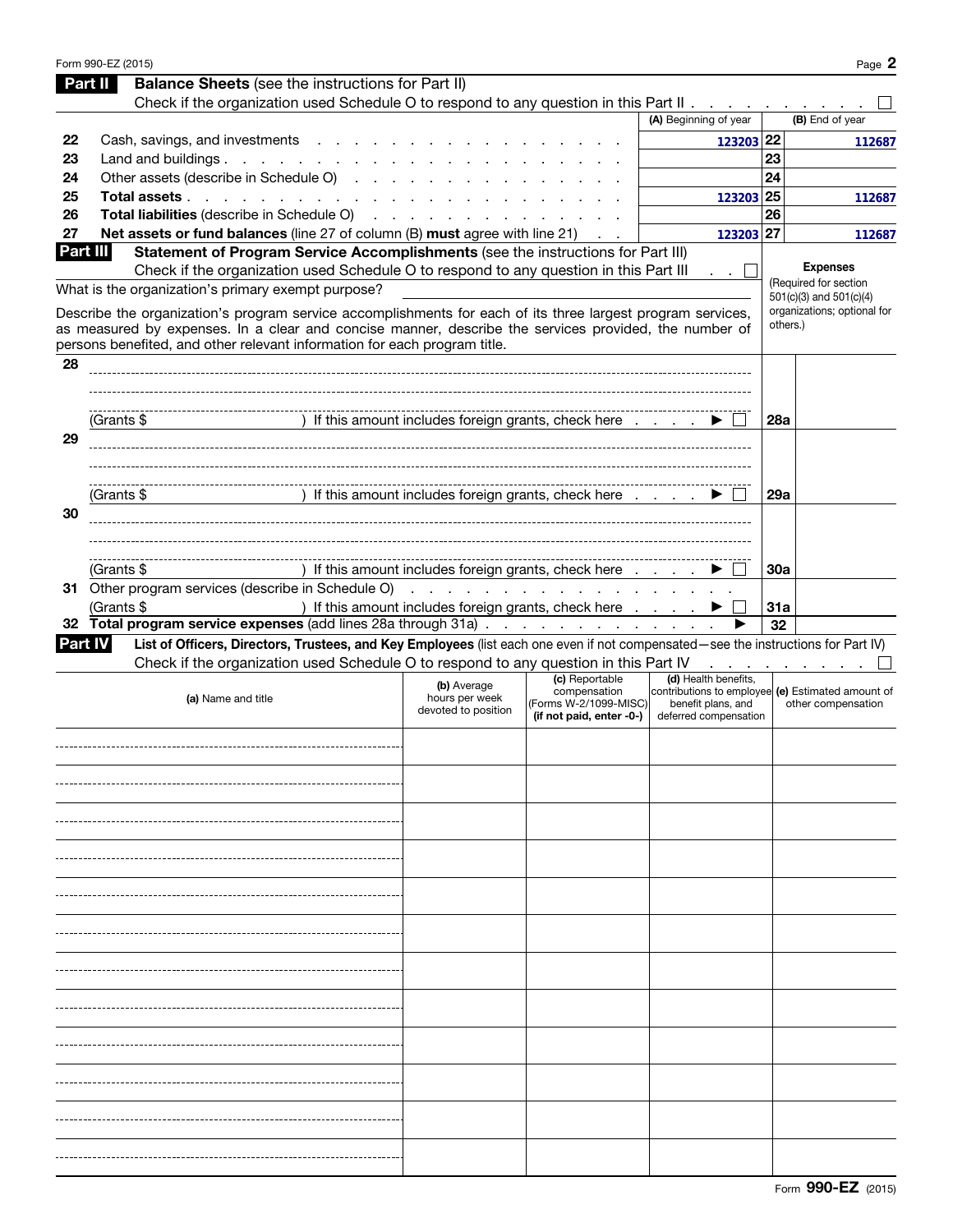|                          | Form 990-EZ (2015)                                                                                                                                                                                                                                                                                                                                                                                                                                                                                                                              |                                    |                  | Page 3            |
|--------------------------|-------------------------------------------------------------------------------------------------------------------------------------------------------------------------------------------------------------------------------------------------------------------------------------------------------------------------------------------------------------------------------------------------------------------------------------------------------------------------------------------------------------------------------------------------|------------------------------------|------------------|-------------------|
| Part V                   | Other Information (Note the Schedule A and personal benefit contract statement requirements in the<br>instructions for Part V) Check if the organization used Schedule O to respond to any question in this Part V                                                                                                                                                                                                                                                                                                                              |                                    |                  |                   |
| 33                       | Did the organization engage in any significant activity not previously reported to the IRS? If "Yes," provide a                                                                                                                                                                                                                                                                                                                                                                                                                                 | 33                                 | <b>Yes</b>       | <b>No</b><br>V    |
| 34                       | Were any significant changes made to the organizing or governing documents? If "Yes," attach a conformed<br>copy of the amended documents if they reflect a change to the organization's name. Otherwise, explain the<br>change on Schedule O (see instructions)                                                                                                                                                                                                                                                                                | 34                                 |                  | V                 |
| 35a                      | Did the organization have unrelated business gross income of \$1,000 or more during the year from business<br>activities (such as those reported on lines 2, 6a, and 7a, among others)?                                                                                                                                                                                                                                                                                                                                                         | 35a                                |                  | V                 |
| b<br>C                   | If "Yes," to line 35a, has the organization filed a Form 990-T for the year? If "No," provide an explanation in Schedule O<br>Was the organization a section 501(c)(4), 501(c)(5), or 501(c)(6) organization subject to section 6033(e) notice,<br>reporting, and proxy tax requirements during the year? If "Yes," complete Schedule C, Part III                                                                                                                                                                                               | 35 <sub>b</sub><br>35 <sub>c</sub> |                  |                   |
| 36                       | Did the organization undergo a liquidation, dissolution, termination, or significant disposition of net assets<br>during the year? If "Yes," complete applicable parts of Schedule N                                                                                                                                                                                                                                                                                                                                                            | 36                                 |                  | V                 |
| 37a<br>b                 | Enter amount of political expenditures, direct or indirect, as described in the instructions $\blacktriangleright$   37a<br>$\mathbf{0}$<br>Did the organization file Form 1120-POL for this year?                                                                                                                                                                                                                                                                                                                                              | 37 <sub>b</sub>                    |                  | V                 |
| 38a                      | Did the organization borrow from, or make any loans to, any officer, director, trustee, or key employee or were<br>any such loans made in a prior year and still outstanding at the end of the tax year covered by this return?                                                                                                                                                                                                                                                                                                                 | 38a                                |                  | V                 |
| b<br>39<br>а<br>b<br>40a | If "Yes," complete Schedule L, Part II and enter the total amount involved<br>38 <sub>b</sub><br>Section 501(c)(7) organizations. Enter:<br>Initiation fees and capital contributions included on line 9<br>39a<br>Gross receipts, included on line 9, for public use of club facilities<br>39b<br>and a state of the state of the<br>Section 501(c)(3) organizations. Enter amount of tax imposed on the organization during the year under:<br>section 4911 ▶<br>; section 4912 $\blacktriangleright$<br>; section 4955 $\blacktriangleright$ |                                    |                  |                   |
| b                        | Section 501(c)(3), 501(c)(4), and 501(c)(29) organizations. Did the organization engage in any section 4958<br>excess benefit transaction during the year, or did it engage in an excess benefit transaction in a prior year<br>that has not been reported on any of its prior Forms 990 or 990-EZ? If "Yes," complete Schedule L, Part I                                                                                                                                                                                                       | 40b                                |                  | V                 |
| d                        | Section 501(c)(3), 501(c)(4), and 501(c)(29) organizations. Enter amount of tax imposed<br>on organization managers or disqualified persons during the year under sections 4912,<br>4955, and 4958<br>the contract of the contract of the contract of the contract of the contract of the contract of the contract of<br>and the control<br>Section 501(c)(3), 501(c)(4), and 501(c)(29) organizations. Enter amount of tax on line                                                                                                             |                                    |                  |                   |
| е                        | All organizations. At any time during the tax year, was the organization a party to a prohibited tax shelter                                                                                                                                                                                                                                                                                                                                                                                                                                    | 40e                                |                  |                   |
| 41                       | List the states with which a copy of this return is filed >                                                                                                                                                                                                                                                                                                                                                                                                                                                                                     |                                    |                  |                   |
| 42a                      | Telephone no. ▶<br>Located at ▶ ASSOCIATION ADDRESS ABOVE<br>$ZIP + 4$                                                                                                                                                                                                                                                                                                                                                                                                                                                                          | 724-491-3918                       |                  |                   |
|                          | Located at $\blacktriangleright$ Abbout HIDINE ADDITED ABOVE.<br>b At any time during the calendar year, did the organization have an interest in or a signature or other authority over                                                                                                                                                                                                                                                                                                                                                        |                                    | Yes <sub>1</sub> | No                |
|                          | a financial account in a foreign country (such as a bank account, securities account, or other financial account)?<br>If "Yes," enter the name of the foreign country: ▶<br>See the instructions for exceptions and filing requirements for FinCEN Form 114, Report of Foreign Bank and                                                                                                                                                                                                                                                         | 42b                                |                  | V                 |
|                          | Financial Accounts (FBAR).<br>At any time during the calendar year, did the organization maintain an office outside the U.S.?                                                                                                                                                                                                                                                                                                                                                                                                                   | 42c                                |                  | V                 |
| 43                       | If "Yes," enter the name of the foreign country: ▶<br>Section 4947(a)(1) nonexempt charitable trusts filing Form 990-EZ in lieu of Form 1041-Check here<br>and enter the amount of tax-exempt interest received or accrued during the tax year $\ldots$ .<br>43                                                                                                                                                                                                                                                                                 |                                    |                  | $\vert \ \ \vert$ |
| 44a                      | Did the organization maintain any donor advised funds during the year? If "Yes," Form 990 must be                                                                                                                                                                                                                                                                                                                                                                                                                                               |                                    | Yes              | No                |
|                          | Did the organization operate one or more hospital facilities during the year? If "Yes," Form 990 must be                                                                                                                                                                                                                                                                                                                                                                                                                                        | 44a                                |                  | V                 |
| b                        | completed instead of Form 990-EZ                                                                                                                                                                                                                                                                                                                                                                                                                                                                                                                | 44b                                |                  | V                 |
| c<br>d                   | Did the organization receive any payments for indoor tanning services during the year?<br>If "Yes" to line 44c, has the organization filed a Form 720 to report these payments? If "No," provide an<br>explanation in Schedule O<br>والمتعاون والمتعاون والمتعاون والمتعاونة والمتعاونة والمتعاونة والمتعاونة والمتعاونة والمتعاونة                                                                                                                                                                                                             | 44c<br>44d                         |                  | V<br>V            |
| 45а                      | Did the organization have a controlled entity within the meaning of section 512(b)(13)?                                                                                                                                                                                                                                                                                                                                                                                                                                                         | 45a                                |                  | $\checkmark$      |
| b                        | Did the organization receive any payment from or engage in any transaction with a controlled entity within the<br>meaning of section 512(b)(13)? If "Yes," Form 990 and Schedule R may need to be completed instead of<br>Form 990-EZ (see instructions) $\ldots$ $\ldots$ $\ldots$ $\ldots$ $\ldots$ $\ldots$ $\ldots$ $\ldots$ $\ldots$ $\ldots$ $\ldots$                                                                                                                                                                                     | 45b                                |                  |                   |

Form 990-EZ (2015)